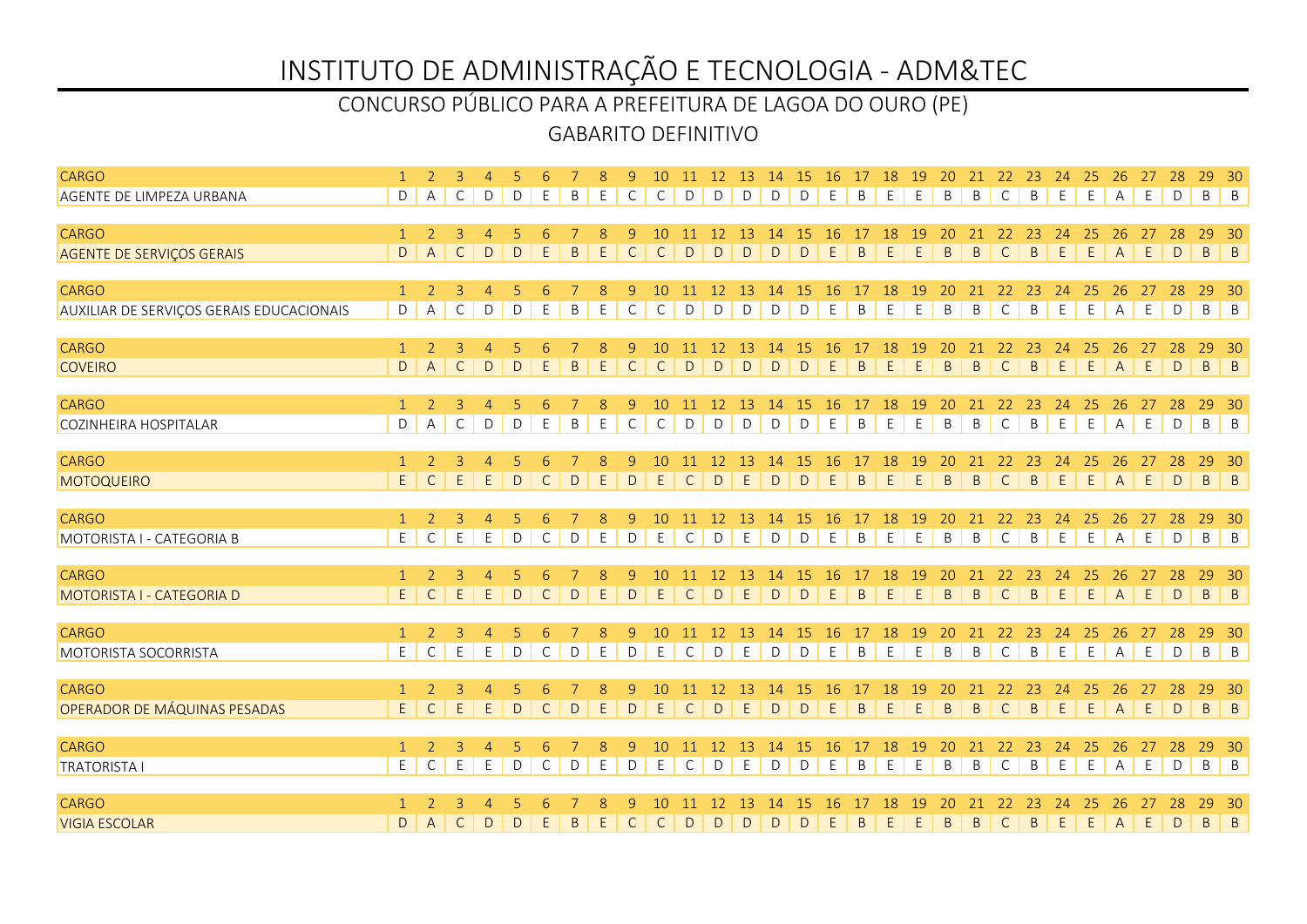### GABARITO DEFINITIVO CONCURSO PÚBLICO PARA A PREFEITURA DE LAGOA DO OURO (PE)

| <b>CARGO</b>                                  |                   |                |                     | $\overline{4}$                 |              |              |              | $\mathcal{R}$ | 9            | 10           | -11          | 12 13                         |                      | 14           | 15 16 17 18        |                |                    |             | 19            | <b>20</b>            |                | 21 22 23     |                    | 24           | 25                 | -26            | 27           | 28                 | 29                        | - 30                |
|-----------------------------------------------|-------------------|----------------|---------------------|--------------------------------|--------------|--------------|--------------|---------------|--------------|--------------|--------------|-------------------------------|----------------------|--------------|--------------------|----------------|--------------------|-------------|---------------|----------------------|----------------|--------------|--------------------|--------------|--------------------|----------------|--------------|--------------------|---------------------------|---------------------|
| <b>AGENTE SANITÁRIO</b>                       | D                 | D              | D                   | C                              | D            | C            | C            | D             | D            | E            | B            | $\mathsf{C}$                  | $\mathsf{C}$         | D            | $\mathsf{C}$       | D              | $\mathsf{C}$       | E           | E             | $\mathsf{A}$         | B              | B            | E                  | D            | $\mathsf{C}$       | B              | $\mathsf{C}$ | C                  | B B                       |                     |
|                                               |                   |                |                     |                                |              |              |              |               |              |              |              |                               |                      |              |                    |                |                    |             |               |                      |                |              |                    |              |                    |                |              |                    |                           |                     |
| <b>CARGO</b>                                  | $\mathbf{1}$      | $\overline{2}$ | 3                   |                                |              |              |              |               | 9            | 10           |              | <sup>12</sup>                 | -13                  | 14           | -15                | -16            | 17                 | 18          | <sup>19</sup> | 20                   | 21             | 22           | -23                | 24           | -25                | 26             | 27           | 28                 | 29                        | -30                 |
| <b>ASSISTENTE ADMINISTRATIVO</b>              | $\overline{A}$    | $\mathsf{C}$   | E                   | E                              | E            | E            | D            | D             | E            | E            | A            | B                             | D                    | E            | $\mathsf{C}$       | D              | $\mathsf{C}$       | E           | E             | $\overline{A}$       | $\mathsf{B}$   | B            | $\mathsf{C}$       | D            | E                  | B              | $\mathsf{C}$ | $\mathsf{C}$       | $\mathsf{B}$              | $\vert$ B           |
| <b>CARGO</b>                                  | $\mathbf{1}$      | 2              | $\overline{3}$      | $\overline{4}$                 | 5            |              |              | 8             | 9            | 10           | -11          | 12                            | 13                   | 14           | <sup>15</sup>      | <b>16</b>      | 17                 | 18          | <sup>19</sup> | 20                   | 21             | 22           | 23                 | 24           | 25                 | 26             | 27           | 28                 | 29                        | $-30$               |
| ASSISTENTE ADMINISTRATIVO EDUCACIONAL         | A                 | C              | E                   | E                              | E            | E            | D            | D             | E            | E            | Α            | B                             | D                    | E            | C                  | D              | C                  | E           | E             | Α                    | B              | B            | $\mathsf{C}$       | D            | E                  | B              | $\mathsf{C}$ | $\mathsf{C}$       | $\mathsf B$               | $\vert$ B           |
|                                               |                   |                |                     |                                |              |              |              |               |              |              |              |                               |                      |              |                    |                |                    |             |               |                      |                |              |                    |              |                    |                |              |                    |                           |                     |
| <b>CARGO</b>                                  | $\mathbf{1}$      | $\overline{2}$ | $\overline{3}$      | $\overline{4}$                 | 5            |              |              | 8             | 9            | 10           | 11           | 12                            | 13                   | 14           | 15                 | 16             | 17                 | 18          | 19            | 20                   | 21             | 22           | 23                 | 24           | 25                 |                |              | 28                 | 29                        | 30                  |
| ATENDENTE DE CONSULTÓRIO DENTÁRIO             | D                 | D              | $\mathsf{D}$        | $\mathsf{C}$                   | D            | $\mathsf{C}$ | $\mathsf{C}$ | $\mathsf{D}$  | $\mathsf{D}$ | $\mathsf{C}$ | $\mathsf{B}$ | $\mathsf{C}$                  | $\mathsf{C}$         | D            | $\mathsf{C}$       | D              | $\mathsf{C}$       | E           | E             | $\mathsf{A}$         | $\overline{B}$ | $\mathsf{B}$ | E                  | D            | $\mathsf{C}$       | $\overline{B}$ | $\mathsf{C}$ | C                  | $B \mid B$                |                     |
|                                               | $\mathbf{1}$      | $\overline{2}$ | $\overline{3}$      |                                |              |              |              |               |              | 10           |              | 12                            |                      | 14           |                    |                |                    | 18          |               |                      |                |              |                    |              |                    |                |              |                    |                           |                     |
| <b>CARGO</b><br>OPERADOR DE MICRO COMPUTADOR  | $\mathsf C$       | E              | $\mathsf{C}$        | $\overline{4}$<br>E            | D            | D            | D            | 8<br>D        | 9<br>D       | $\mathsf{C}$ | D            | D                             | 13<br>$\overline{A}$ | $\mathsf{C}$ | -15<br>D           | <b>16</b><br>D | C                  | E           | 19<br>E       | $\overline{A}$       | 21<br>B        | 22<br>B      | 23<br>$\mathsf{C}$ | 24<br>D      | 25<br>E            | 26<br>B        | $\mathsf{C}$ | 28<br>$\mathsf{C}$ | $\mathsf{B}$              | - 30<br>$\vert$ B   |
|                                               |                   |                |                     |                                |              |              |              |               |              |              |              |                               |                      |              |                    |                |                    |             |               |                      |                |              |                    |              |                    |                |              |                    |                           |                     |
| <b>CARGO</b>                                  | $\mathbf{1}$      | 2              | $\overline{3}$      | $\overline{4}$                 |              |              |              | 8             | 9            | 10           | 11           | <sup>12</sup>                 | <sup>13</sup>        | 14           | <sup>15</sup>      | <b>16</b>      | 17                 | 18          | <sup>19</sup> | 20                   | 21             | 22           | 23                 | 24           | 25                 | 26             | 27           | 28                 | 29                        | $-30$               |
| PROFESSOR COM MAGISTÉRIO                      | $\overline{A}$    | $\mathsf{C}$   | $\overline{A}$      | D                              | D            | $\mathsf{C}$ | D            | $\mathsf{C}$  | $\mathsf{B}$ | D            | $\mathsf{C}$ | $\mathsf{C}$                  | D                    | $\mathsf{B}$ | D                  | $\mathsf{D}$   | $\mathsf{C}$       | E           | E             | $\mathsf{A}$         | $\overline{B}$ | B            | $\mathsf{C}$       | D            | E                  | $\overline{B}$ | $\mathsf{C}$ | $\mathsf{C}$       | $B \mid B$                |                     |
|                                               |                   |                |                     |                                |              |              |              |               |              |              |              |                               |                      |              |                    |                |                    |             |               |                      |                |              |                    |              |                    |                |              |                    |                           |                     |
| <b>CARGO</b>                                  | $\mathbf{1}$      | 2              | 3                   | $\overline{4}$                 | 5            |              |              | 8             | 9            | 10           | 11           | 12                            | 13                   | 14           | 15                 | -16            | 17                 | 18          | <sup>19</sup> | 20                   | 21             | 22           | 23                 | 24           | -25                | 26             | 27           | 28                 | 29                        | $-30$               |
| RECEPCIONISTA HOSPITALAR                      | D                 | D              | D                   | $\mathsf{C}$                   | D            | $\mathsf C$  | $\mathsf{C}$ | D             | $\mathsf D$  | E            | B            | $\mathsf C$                   | $\mathsf C$          | $\mathsf D$  | $\mathsf C$        | $\mathsf D$    | $\mathsf C$        | E           | E             | A                    | $\,$ B         | $\sf B$      | E                  | $\mathsf D$  | $\mathsf C$        | B              | $\mathsf{C}$ | $\mathsf C$        | $B \mid B$                |                     |
| <b>CARGO</b>                                  | $\mathbf{1}$      | 2              | 3                   | 4                              |              |              |              | 8             | 9            | 10           | -11          | <sup>12</sup>                 | -13                  | 14           | 15                 | 16             | 17                 | 18          | 19            | 20                   | 21             | 22           | 23                 | -24          | 25                 | 26             | 27           | 28                 | 29                        | - 30                |
| <b>TÉCNICO DE ENFERMAGEM</b>                  | D                 | D              | D                   | $\mathsf{C}$                   | D            | $\mathsf{C}$ | $\mathsf{C}$ | $\mathsf D$   | $\mathsf D$  | E            | $\sf B$      | $\mathsf{C}$                  | $\mathsf{C}$         | $\mathsf{D}$ | $\mathsf{C}$       | $\mathsf{D}$   | $\mathsf{C}$       | $\mathsf E$ | $\mathsf E$   | $\mathsf{A}$         | $\sf B$        | $\mathsf B$  | $\mathsf E$        | $\mathsf{D}$ | $\mathsf{C}$       | $\mathsf{B}$   | $\mathsf{C}$ | $\mathsf{C}$       | $\mathsf B$               | $\vert$ B           |
|                                               |                   |                |                     |                                |              |              |              |               |              |              |              |                               |                      |              |                    |                |                    |             |               |                      |                |              |                    |              |                    |                |              |                    |                           |                     |
| <b>CARGO</b>                                  | $\mathbf{1}$      | 2              | 3                   | $\overline{4}$                 |              |              |              | 8             | 9            | 10           | 11           | 12                            | 13                   | 14           | <sup>15</sup>      | <b>16</b>      | 17                 | 18          | 19            | 20                   | 21             | 22           | 23                 | 24           | 25                 |                |              |                    | 29                        | - 30                |
| TÉCNICO DE FARMÁCIA                           | D                 | D              | D                   | C                              | $\mathsf D$  | $\mathsf{C}$ | C            | D             | D            | E            | B            | $\mathsf{C}$                  | $\mathsf{C}$         | D            | $\mathsf{C}$       | $\mathsf{D}$   | $\mathsf{C}$       | E           | E             | $\mathsf{A}$         | B              | B            | E                  | $\mathsf{D}$ | $\mathsf{C}$       | B              | $\mathsf{C}$ | $\mathsf{C}$       | $\mathsf{B}$ $\mathsf{B}$ |                     |
|                                               |                   |                |                     |                                |              |              |              |               |              |              |              |                               |                      |              |                    |                |                    |             |               |                      |                |              |                    |              |                    |                |              |                    |                           |                     |
| <b>CARGO</b><br><b>TÉCNICO DE LABORATÓRIO</b> | $\mathbf{1}$<br>D | 2<br>D         | $\overline{3}$<br>D | $\overline{4}$<br>$\mathsf{C}$ | 5<br>D       | $\mathsf{C}$ | $\mathsf{C}$ | 8<br>D        | 9<br>D       | 10<br>E      | B            | <sup>12</sup><br>$\mathsf{C}$ | 13<br>$\mathsf{C}$   | 14<br>D      | 15<br>$\mathsf{C}$ | -16<br>D       | 17<br>$\mathsf{C}$ | 18<br>E     | 19<br>E       | 20<br>$\overline{A}$ | $\overline{B}$ | 22<br>B      | -23<br>E           | 24<br>D      | 25<br>$\mathsf{C}$ | 26<br>B.       | $\mathsf{C}$ | 28<br>$\mathsf{C}$ | 29<br>$\mathsf{B}$        | -30<br>$\vert$ B    |
|                                               |                   |                |                     |                                |              |              |              |               |              |              |              |                               |                      |              |                    |                |                    |             |               |                      |                |              |                    |              |                    |                |              |                    |                           |                     |
| CARGO                                         | $\mathbf{1}$      | $\mathcal{P}$  | 3                   | 4                              |              | 6            |              | 8             | 9            | 10           |              | 12                            | 13                   | 14           | 15                 | -16            | 17                 | 18          | 19            | 20                   | 21             | 22           | 23                 | 24           | 25                 | 26             | 27           | 28                 | 29                        | $30^{\circ}$        |
| <b>ADMINISTRADOR HOSPITALAR</b>               | B                 | Ε              | E                   | A                              | C            | B            | E            | E             | E            | E            | D            | E                             | E                    | D            | E                  | E              | C                  | D           | C             | D                    | B              | D            | B                  | C            | B                  | $\overline{A}$ | C            | $\mathsf{D}$       | $\mathsf{C}$              | $\lfloor C \rfloor$ |
|                                               |                   |                |                     |                                |              |              |              |               |              |              |              |                               |                      |              |                    |                |                    |             |               |                      |                |              |                    |              |                    |                |              |                    |                           |                     |
| CARGO                                         |                   |                |                     |                                |              |              |              |               |              |              |              | 12                            |                      | 14           |                    | 16             |                    | 18          | 19            |                      |                | 22           | -23                | 24           | 25                 | 26             | -27          | 28                 | 29                        | - 30                |
| <b>ASSISTENTE SOCIAL</b>                      | B                 | B              | C                   | B                              | $\mathsf{C}$ | D            | E.           | D             | D            | D            | D            | C                             | D                    | E            | $\overline{A}$     | $\mathsf{C}$   | B                  | E           | E             | $\mathsf{C}$         | A              | B            | D                  | $\mathsf{B}$ | $\mathsf{C}$       | B              | $\mathsf{C}$ | $\overline{C}$     | D C                       |                     |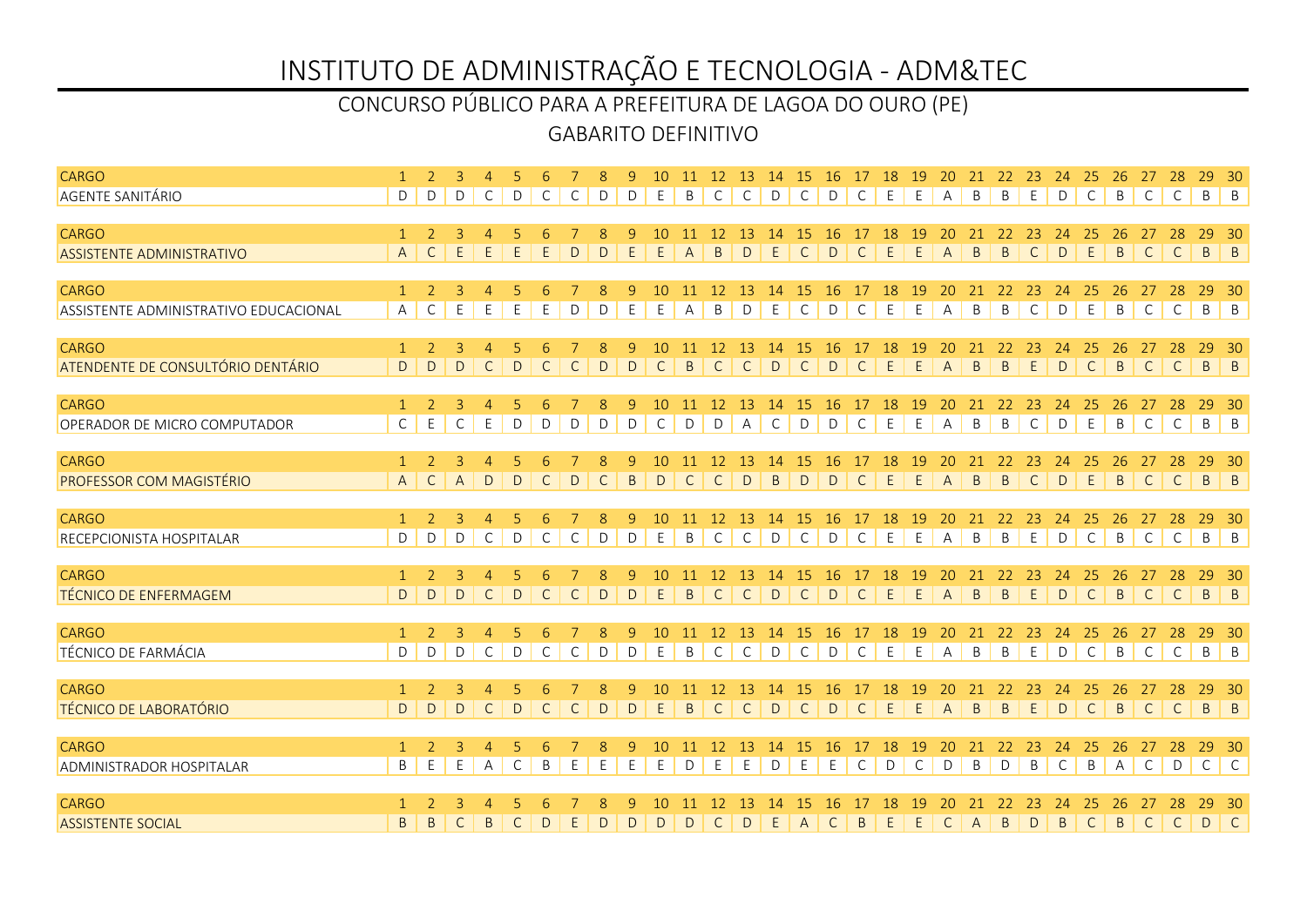### GABARITO DEFINITIVO CONCURSO PÚBLICO PARA A PREFEITURA DE LAGOA DO OURO (PE)

| <b>CARGO</b>                           |                                |                     |                   | $\overline{4}$ |              |              |   |        |              | 10              | 11           | 12                 | 13                    | 14            | 15             | 16 17 18           |              |              | 19             | 20                 |                   | 21 22 23     |                       | 24                   | 25                 | 26             | 27                 | 28           | 29 30              |                                                                    |
|----------------------------------------|--------------------------------|---------------------|-------------------|----------------|--------------|--------------|---|--------|--------------|-----------------|--------------|--------------------|-----------------------|---------------|----------------|--------------------|--------------|--------------|----------------|--------------------|-------------------|--------------|-----------------------|----------------------|--------------------|----------------|--------------------|--------------|--------------------|--------------------------------------------------------------------|
| BIOMÉDICO/CITOPATOLOGISTA              | $\mathsf{C}$                   | B                   | C                 | B              | C            | D            | E | D      | D            | D               | D            | $\mathsf{C}$       | D                     | $\mathsf{C}$  | $\mathsf{A}$   | $\mathsf{C}$       | B            | E            | E              | $\mathsf{C}$       | A                 | B            | D                     | $\mathsf B$          | $\mathsf{C}$       | B              | $\mathsf{C}$       | $\mathsf{C}$ | DC                 |                                                                    |
|                                        |                                |                     |                   |                |              |              |   |        |              |                 |              |                    |                       |               |                |                    |              |              |                |                    |                   |              |                       |                      |                    |                |                    |              |                    |                                                                    |
| <b>CARGO</b><br><b>EDUCADOR FÍSICO</b> | $\mathbf{1}$<br>$\mathsf E$    | $\overline{2}$<br>D | 3<br>$\mathsf{C}$ | D              | E            | E            | F | E      | 9<br>E       | E               | E            | 12<br>E            | -13<br>$\overline{A}$ | 14<br>E       | -15<br>E       | 16<br>E            | E.           | 18<br>E      | 19<br>E        | 20<br>E            | 21<br>$\mathsf B$ | 22<br>B      | -23<br>$\overline{A}$ | -24<br>$\mathsf{C}$  | -25<br>B           | 26<br>D        | 27<br>$\mathsf{C}$ | 28<br>D      | 29<br>$\mathsf{C}$ | -30<br>$\begin{array}{c} \begin{array}{c} \end{array} \end{array}$ |
|                                        |                                |                     |                   |                |              |              |   |        |              |                 |              |                    |                       |               |                |                    |              |              |                |                    |                   |              |                       |                      |                    |                |                    |              |                    |                                                                    |
| <b>CARGO</b>                           | $\mathbf{1}$                   | 2                   | 3                 | $\overline{4}$ | 5            | 6            |   | 8      | 9            | 10              | 11           | <sup>12</sup>      | 13                    | 14            | <b>15</b>      | 16                 | 17           | 18           | <sup>19</sup>  | 20                 | 21                | 22           | 23                    | 24                   | 25                 | 26             | 27                 | 28           | 29                 | 30                                                                 |
| <b>ENFERMEIRO</b>                      | D                              | B                   | $\mathsf{A}$      | $\mathsf{C}$   | $\mathsf{C}$ | B            | D | E      | D            | D               | D            | D                  | $\mathsf{C}$          | D             | B              | E                  | B            | E            | $\mathsf C$    | $\mathsf{C}$       | A                 | $\mathsf{C}$ | $\sf B$               | B                    | D                  | $\mathsf B$    | $\mathsf{C}$       | $\mathsf D$  | $C$ $C$            |                                                                    |
|                                        |                                |                     |                   |                |              |              |   |        |              |                 |              |                    |                       |               |                |                    |              |              |                |                    |                   |              |                       |                      |                    |                |                    |              |                    |                                                                    |
| <b>CARGO</b><br>FARMACÊUTICO           | $\mathbf{1}$<br>$\overline{A}$ | 2<br>$\mathsf{B}$   | $\overline{3}$    | $\overline{4}$ | 5            | 6            |   | 8<br>D | 9            | 10<br>D         | 11<br>D      | 12<br>$\mathsf{C}$ | 13                    | 14<br>E       | 15             | 16<br>$\mathsf{C}$ | 17           | 18           | 19<br>E        | 20<br>$\mathsf{C}$ | 21<br>A           | 22<br>B      | 23<br>$\vert$ D       | 24<br>$\overline{B}$ | 25<br>$\mathsf{C}$ | 26<br>B        | 27<br>C   C        | 28           | 29<br>DC           | 30                                                                 |
|                                        |                                |                     | $\mathsf{C}$      | $\mathsf{B}$   | $\mathsf{C}$ | $\mathsf{D}$ | E |        | $\mathsf{D}$ |                 |              |                    | E                     |               | A              |                    | $\mathsf{B}$ | E            |                |                    |                   |              |                       |                      |                    |                |                    |              |                    |                                                                    |
| <b>CARGO</b>                           | $\mathbf{1}$                   | 2                   | $\overline{3}$    | $\overline{4}$ |              |              |   | 8      | 9            |                 |              | 12                 | 13                    | 14            | 15             | 16                 |              | 18           | 19             |                    | 21                | 22           | 23                    | 24                   | 25                 | 26             | 27                 | 28           | 29                 | - 30                                                               |
| FISIOTERAPEUTA                         | $\sf B$                        | $\mathsf{C}$        | B                 | $\mathsf{C}$   | D            | E            | D | D      | D            | D               | $\mathsf{C}$ | E                  | $\overline{A}$        | $\mathsf{C}$  | B              | E                  | E            | $\mathsf{C}$ | $\overline{A}$ | B                  | D                 | B            | $\mathsf{C}$          | $\mathsf B$          | $\mathsf{C}$       | $\mathsf{C}$   | D                  | $\mathsf{C}$ | $\sim$ $-$         | $\sim$ $-$                                                         |
|                                        |                                |                     |                   |                |              |              |   |        |              |                 |              |                    |                       |               |                |                    |              |              |                |                    |                   |              |                       |                      |                    |                |                    |              |                    |                                                                    |
| <b>CARGO</b>                           | $\mathbf{1}$                   | 2                   | 3                 | $\overline{4}$ | 5            | 6            |   | 8      | 9            | 10              | 11           | <sup>12</sup>      | 13                    | <sup>14</sup> | 15             | <b>16</b>          | 17           | 18           | <sup>19</sup>  | 20                 | 21                | 22           | 23                    | 24                   | 25                 | 26             | 27                 | 28           | 29                 | $-30$                                                              |
| <b>FONOAUDIÓLOGO</b>                   | D                              | $\sf B$             | $\mathsf{C}$      | $\mathsf{B}$   | $\mathsf{C}$ | D            | E | D      | $\mathsf D$  | D               | D            | $\mathsf{C}$       | $\mathsf D$           | E             | $\mathsf{A}$   | $\mathsf{C}$       | B            | E            | E              | $\mathsf{C}$       | $\overline{A}$    | B            | D                     | $\sf B$              | $\mathsf{C}$       | $\overline{B}$ | $\mathsf{C}$       | $\mathsf{C}$ | D C                |                                                                    |
| <b>CARGO</b>                           | 1                              | 2                   | 3                 | $\overline{4}$ |              |              |   | 8      | 9            | 10 <sup>1</sup> | 11           | 12                 | 13                    | 14            | -15            | -16                | 17           | 18           | 19             | 20                 | 21                | 22           | 23                    | 24                   | 25                 | 26             | 27                 | 28           | 29                 | 30                                                                 |
| MÉDICO CLINICO GERAL                   | $\mathsf D$                    | $\sf B$             | $\mathsf{C}$      | $\sf B$        | $\mathsf{C}$ | D            | Ε | D      | $\mathsf D$  | D               | D            | $\mathsf C$        | $\mathsf D$           | $\mathsf D$   | $\mathsf{A}$   | $\mathsf{C}$       | $\sf B$      | E            | E              | $\mathsf C$        | A                 | $\sf B$      | $\mathsf D$           | $\sf B$              | $\mathsf C$        | $\,$ B         | $\mathsf C$        | $\mathsf C$  | $D \mid C$         |                                                                    |
|                                        |                                |                     |                   |                |              |              |   |        |              |                 |              |                    |                       |               |                |                    |              |              |                |                    |                   |              |                       |                      |                    |                |                    |              |                    |                                                                    |
| <b>CARGO</b>                           | $\mathbf{1}$                   | 2                   | 3                 | $\overline{4}$ |              |              |   |        | 9            | 10              | 11           | 12                 | -13                   | 14            | 15             | 16                 | 17           | 18           | 19             | 20                 | 21                | 22           | 23                    | 24                   | 25                 | 26             | 27                 | 28           | 29                 | 30                                                                 |
| MÉDICO OFTALMOLÓGICO                   | D                              | B                   | $\mathsf{C}$      | $\sf B$        | $\mathsf{C}$ | D            | E | D      | $\mathsf D$  | D               | D            | $\mathsf{C}$       | $\mathsf D$           | $\mathsf{D}$  | $\overline{A}$ | $\mathsf{C}$       | B            | E            | $\mathsf E$    | $\mathsf C$        | $\mathsf A$       | $\mathsf B$  | $\mathsf{D}$          | $\sf B$              | $\mathsf{C}$       | $\mathsf B$    | $\mathsf{C}$       | $\mathsf{C}$ | D C                |                                                                    |
| <b>CARGO</b>                           | $\mathbf{1}$                   | 2                   | 3                 | $\overline{4}$ |              |              |   | 8      | 9            | 10              | 11           | 12                 | 13                    | 14            | 15             | <b>16</b>          | 17           | 18           | 19             | 20                 | 21                | 22           | 23                    | 24                   | 25                 | 26             | 27                 | 28           | 29                 | - 30                                                               |
| <b>MÉDICO PEDIATRA</b>                 | D                              | B                   | $\mathsf C$       | $\mathsf B$    | $\mathsf{C}$ | D            | E | D      | D            | D               | D            | $\mathsf{C}$       | $\mathsf D$           | $\mathsf{D}$  | $\mathsf{A}$   | $\mathsf{C}$       | B            | E            | E              | $\mathsf{C}$       | $\overline{A}$    | B            | $\vert$ D             | B                    | $\mathsf C$        | B              | $\mathsf{C}$       | $\mathsf{C}$ | D C                |                                                                    |
|                                        |                                |                     |                   |                |              |              |   |        |              |                 |              |                    |                       |               |                |                    |              |              |                |                    |                   |              |                       |                      |                    |                |                    |              |                    |                                                                    |
| <b>CARGO</b>                           | $\mathbf{1}$                   | 2                   | 3                 | $\overline{4}$ | 5            |              |   | 8      | 9            | 10 <sup>1</sup> | -11          | 12                 | 13                    | 14            | <b>15</b>      | -16                | 17           | 18           | 19             | 20                 |                   | 22           | 23                    | 24                   | 25                 | 26             |                    | 28           | 29                 | - 30                                                               |
| <b>MÉDICO PLANTONISTA</b>              | D                              | B                   | $\mathsf{C}$      | $\mathsf{B}$   | $\mathsf{C}$ | D            | E | D      | D            | D               | D            | $\mathsf{C}$       | D                     | D             | $\overline{A}$ | $\mathsf{C}$       | B            | E            | E              | $\mathsf{C}$       | $\overline{A}$    | B            | D                     | $\mathsf{B}$         | $\mathsf{C}$       | $\overline{B}$ | $\mathsf{C}$       | $\mathsf{C}$ | D C                |                                                                    |
| <b>CARGO</b>                           | $\overline{1}$                 | $\mathcal{L}$       | 3                 | $\overline{4}$ | 5            | 6            |   | 8      | 9            | 10              |              | 12                 | -13                   | 14            | 15             | -16                | 17           | 18           | 19             | 20                 | 21                | 22           | 23                    | 24                   | 25                 | 26             | 27                 | 28           | 29 30              |                                                                    |
| MÉDICO PSF GENERALISTA                 | D                              | B                   | C                 | B              | C            | D            | E | D      | D            | D               | D            | C                  | D                     | D             | A              | C                  | B            | E            | E              | C                  | А                 | B            | D                     | B                    | $\mathsf{C}$       | B              | $\mathsf{C}$       | $\mathsf{C}$ | D C                |                                                                    |
|                                        |                                |                     |                   |                |              |              |   |        |              |                 |              |                    |                       |               |                |                    |              |              |                |                    |                   |              |                       |                      |                    |                |                    |              |                    |                                                                    |
| <b>CARGO</b>                           |                                |                     |                   |                |              |              |   |        |              |                 |              |                    |                       | 14            |                | 16                 |              | <b>18</b>    | 19             |                    |                   | 22           | 23                    | 24                   | 25 <sub>l</sub>    | 26             | -27                | 28           | 29                 | - 30                                                               |
| <b>MÉDICO PSIQUIATRA</b>               | D                              | B                   | C                 | B              | $\mathsf{C}$ | D            |   | D      | D            | D               | D            | C                  | D                     | D             | $\mathsf{A}$   | $\mathsf{C}$       | B            | E            | E              | $\mathsf{C}$       | $\overline{A}$    | B            | D                     | $\mathsf B$          | $\mathsf{C}$       | $\overline{B}$ | $\mathsf{C}$       | C            | D C                |                                                                    |